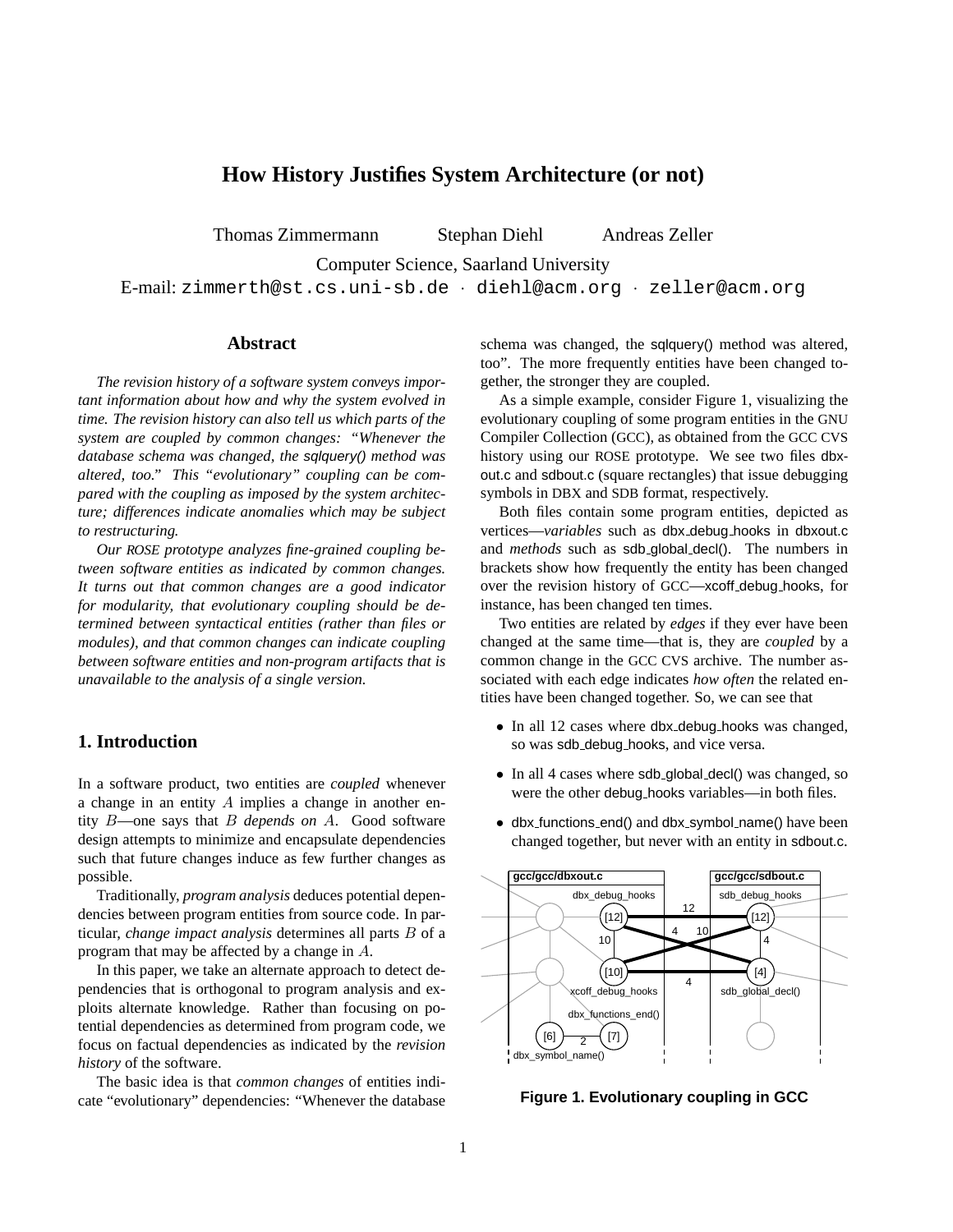These couplings show that the separation of concerns into dbxout.c and sdbout.c is not yet perfect: The evolutionary coupling shows up some cross-cutting concerns—at least between the individual debug hooks. In terms of modularity, it may be wise to introduce a *common abstraction* for debug hooks—such as a type, a superclass, or an aspect. This abstraction could then be used by the individual modules—and, consequently, there would only be one place to change in future.

In general, using the revision history as additional knowledge source allows for an *improved assessment of software architectures:*

### **Detecting coupling between non-program entities.**

Think of a simple coupling between a database schema and an SQL query method: Whenever the former is changed, the latter must be adapted, too. Detecting such a coupling from the software product's contents would require a very specific analysis that knows about syntax and semantics of the database as well as the query method. However, this coupling can easily be established from revision history.

**Detecting coupling without program analysis.** Revision histories are available for almost every non-trivial software project. To establish coupling between stored artifacts (typically files), it is not required to analyze the artifact contents. A light-weight analysis can easily associate textual changes to syntactic entities, such that coupling can be established on a finer-grained basis (say, coupling between functions stored in a file).

### **Comparing evolutionary and specified coupling.**

"Evolutionary" coupling from revision history and "analytical" coupling from program analysis can be determined independent of each other, and thus compared with each other. In the ideal case, every evolutionary coupling should also be a analytical coupling, thus justifying the system architecture. Mismatches indicate possible targets for restructuring.

Earlier work has leveraged release or revision histories to detect *coarse-grained coupling* between modules [3], files [6] or classes [1]. The present work is the first, though, that relates changes to individual *program entities* like functions, methods, and attributes. It thus detects *fine-grained coupling* between these entities, allowing for a much better understanding of commonalities and anomalies—as shown in the GCC example above.

The remainder of this paper is organized as follows: In Section 2, we show how to obtain and summarize evolutionary coupling from revision archives. Sections 3 and 4 present more findings from the evolution of GCC and the GNU Data Display Debugger (DDD). These findings motivate Section 5, where we show how to assess system architectures in terms of given modularity versus detected evolutionary coupling. In Section 6, we apply these methods to further examples. Section 7 discusses related work; Sections 8 and 9 end with conclusion and future work.

# **2. Analyzing Evolution**

The data source for all our findings are *automated revision archives,* as realized in common configuration management systems. One of the most popular systems, especially for open-source projects, is the *concurrent versions system* (CVS). We thus chose CVS archives as the base for our investigations and implemented a prototype called  $ROSE<sup>1</sup>$  to analyze the evolution of CVS archives.

Each original change to a software system, as stored in the CVS archive, is tagged as follows:

- The *author* of the change, i.e. the user id of the programmer who committed the change;
- The *extent* of the change, i.e. the file and location affected by the change;
- The *content* of the change, i.e. the actual text or data inserted or deleted;
- The *rationale* of the change, i.e. the reason of why the change was made;
- The *date* of the change.

Although CVS allows changes that affect several files, the coupling between the individual changes is lost upon archival. Thus, the coupling between changes has to be restored. This problem occurs for all tools that attempt to analyze CVS histories. As an example, consider the cvs2cl script which summarizes CVS archives to change log files [2]. When can merge duplicate changes into a single transaction?

The way adopted by cvs2cl is called the "Right Way" changes from different authors, with different rationales, or more than three minutes apart are not considered coupled and thus part of different transactions. ROSE adopts precisely this approach. In fact, there are not that many alternatives:

• Choosing a smaller time window results in the risk of longer transactions being split. That is, if CVS needs more than three minutes for a transaction, the changes would be considered part of different transactions. In our experience as programmers, we never had any transactions that would take longer than three minutes.

<sup>1</sup>ROSE stands for *Reengineering Of Software Evolution;* it is a non-Rational tool.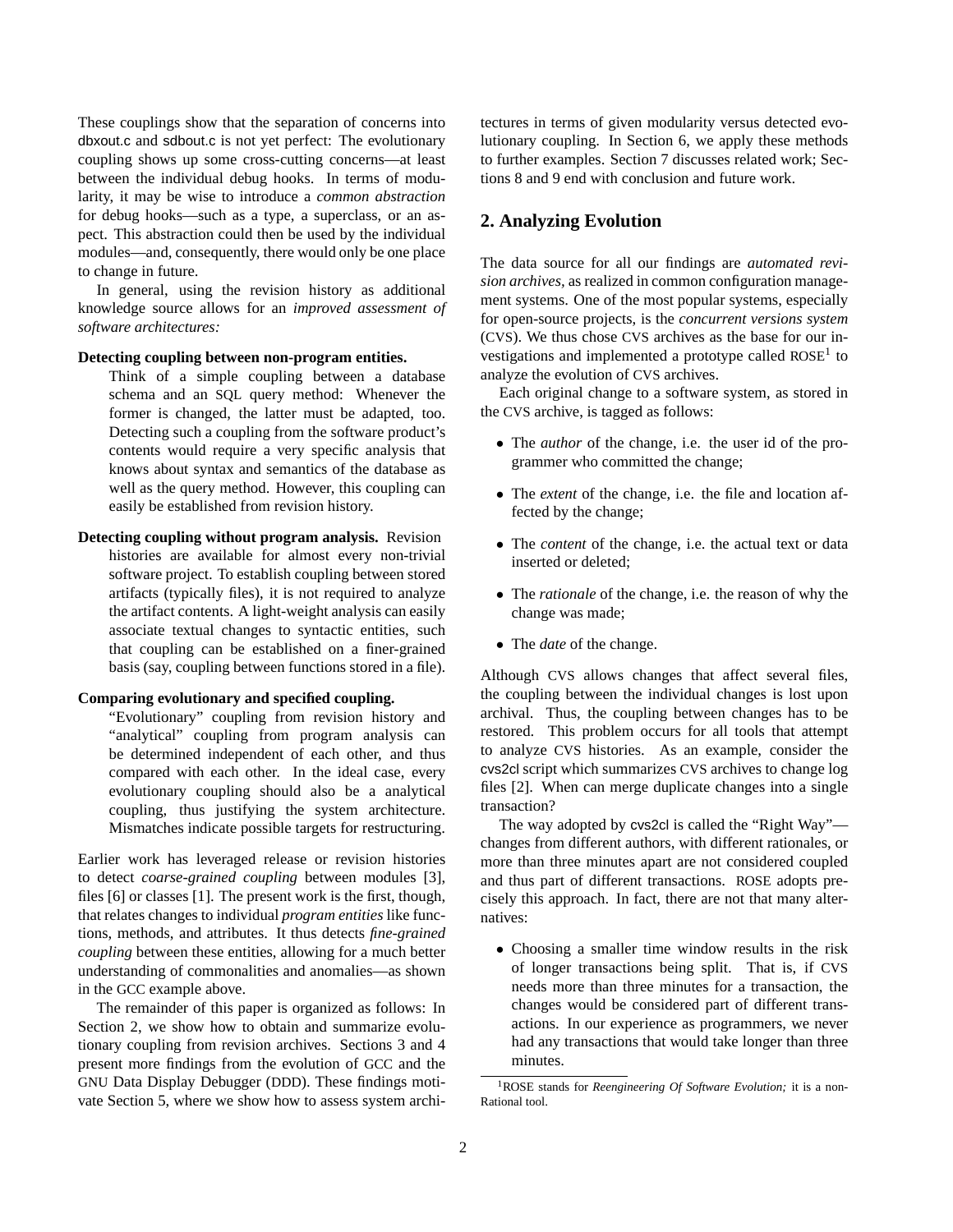• Choosing a larger time window, though, may result in unrelated transactions to be merged. We found it unlikely that a programmer can start and complete a totally new task in less than three minutes.

These problems are specific to the analysis of CVS archives; more sophisticated version control systems do not lose the coupling of changes. In the remainder of this paper, an "individual" change is the change to a single file; a "logical change" can be composed of several individual changes and may thus affect multiple files. Unless stated otherwise, a "change" stands for a logical change.

Besides restoring the coupling between changes, ROSE does a light-weight syntactical analysis of the program source to associate the change extent to individual program entities such as functions, methods, attributes and variables. Thus, it can induce that a change to, say, line 50 of main.c affected the declaration of the options variable.

While we can easily determine whether *changes* are coupled, determining whether program *entities* are coupled is not so simple. In fact, coupling between entities is not a matter of "whether", but rather of "how much".

Figure 1 illustrates this problem. The debug hooks variables are strongly coupled (every change in one variable was accompanied by a change in another variable). The coupling between the functions dbx functions end and dbx\_symbol\_name, though, is much weaker: Only a third of the respective changes also involved the other function. We thus require a means to express the *evidence of coupling,* based on the numbers of common changes.

Our ROSE prototype uses a simple approach to determine this evidence. For each pair of entities, we count the number of changes that affected this pair of entities—that is, how often have the two entities been changed together. As a result, we obtain a table of *change counts.* Table 1 shows such a table for a project with six directories.

|                   |   |  |  | F        |
|-------------------|---|--|--|----------|
| Proposal          |   |  |  | $\Omega$ |
| Appendices        | в |  |  | $\Omega$ |
| Third Party API   |   |  |  | $\Omega$ |
| Data Acquisition  | D |  |  |          |
| <b>Test Cases</b> | E |  |  |          |
| Visualization     | F |  |  |          |

#### **Table 1. Support matrix** S

This table can be read as follows: A has been changed together with A eight times—that is, the overall number of changes to A was eight. Out of these eight changes, six also affected B, and none affected the other components. The table is symmetrical, as we cannot tell whether a change in  $A$  induced a change in  $B$ , or vice versa, or not at all. The

matrix gives an indication of how evident the coupling is a coupling supported by many common changes is more evident than a coupling supported by few common changes.

Formally, S is computed as follows. Let  $\mathcal E$  be the set of changed entities to be considered. Then, a *grouping* is a list of sets  $G_1, \ldots, G_k$  where  $G_i \subseteq \mathcal{E}$ . Each set  $G_i$  stands for a single change affecting its elements. Note that the sets  $G_i$  should usually not be disjoint—that is, we have changes affecting multiple entities.

For each pair  $(e_1, e_2) \in \mathcal{E} \times \mathcal{E}$  of entities, we compute its absolute number of occurrences

$$
S_{e_1, e_2} = |\{G_i \mid e_1 \in G_i \land e_2 \in G_i\}|
$$

We call the resulting matrix S the *support matrix* as it indicates how much evidence is there for each dependency. In particular,  $S_{e,e}$  is the number of sets  $G_i$  containing e.

In the next step, we want to know the *strength* of the coupling: Of all changes to an entity, how often (as a percentage) was some other specific entity affected? For this means, ROSE computes the *confidence matrix* C which contains the *relative numbers of occurrences*

$$
C_{e_1,e_2}=\frac{S_{e_1,e_2}}{S_{e_1,e_1}}
$$

Given a support matrix  $S$ , we can easily compute  $C$  by dividing every row by its element on the diagonal. In our example, this results in in the confidence matrix shown in Table 2. Zero entries indicate that there is no dependency between two entities with respect to the grouping criteria. Note that while  $S$  is symmetric,  $C$  is not.

| $\overline{C}$ | $\mathbf{A}$                                      | $\mathbf{B}$   | $\mathbf C$    | $\mathbf{D}$   | E              | F         |
|----------------|---------------------------------------------------|----------------|----------------|----------------|----------------|-----------|
| $\mathbf{A}$   | $\sqrt{1}$                                        | 6/8            | $\Omega$       | $\overline{0}$ | $\Omega$       | 0         |
|                | $\begin{array}{c c} B & 6/7 \\ C & 0 \end{array}$ | $\mathbf{1}^-$ | $\overline{0}$ | $\overline{0}$ | $\Omega$       | $\theta$  |
|                |                                                   | $\overline{0}$ | $\mathbf{1}$   | 3/9            | $\Omega$       | $\Omega$  |
|                | $D \begin{bmatrix} 0 \\ 0 \end{bmatrix}$          | $\mathbf{0}$   |                | $1 \quad 1$    | 2/3            | 1/3       |
| E              | $\theta$                                          | $\Omega$       | 0              | 2/9            | $\overline{1}$ | 8/9       |
| F              | $\Omega$                                          | $\Omega$       | $\Omega$       | 1/8            | $\mathbf{1}$   | $\vert$ 1 |

#### **Table 2. Confidence matrix** C

The strongest dependencies are those that have both high confidence and high support. To find these dependencies, we use 3D bar charts to emphasize strong dependencies as shown in Figure 2.

The bar chart combines both confidence and support information. Confidence is indicated by the height of each bar, while support is encoded by the color; the darker the color, the higher the support. In Figure 2, we immediately see that for example the dependency between  $E$  and  $F$  is much stronger than the one between  $D$  and  $F$ . It is also interesting to note the light grey bars in the middle representing dependencies with high confidence but little support.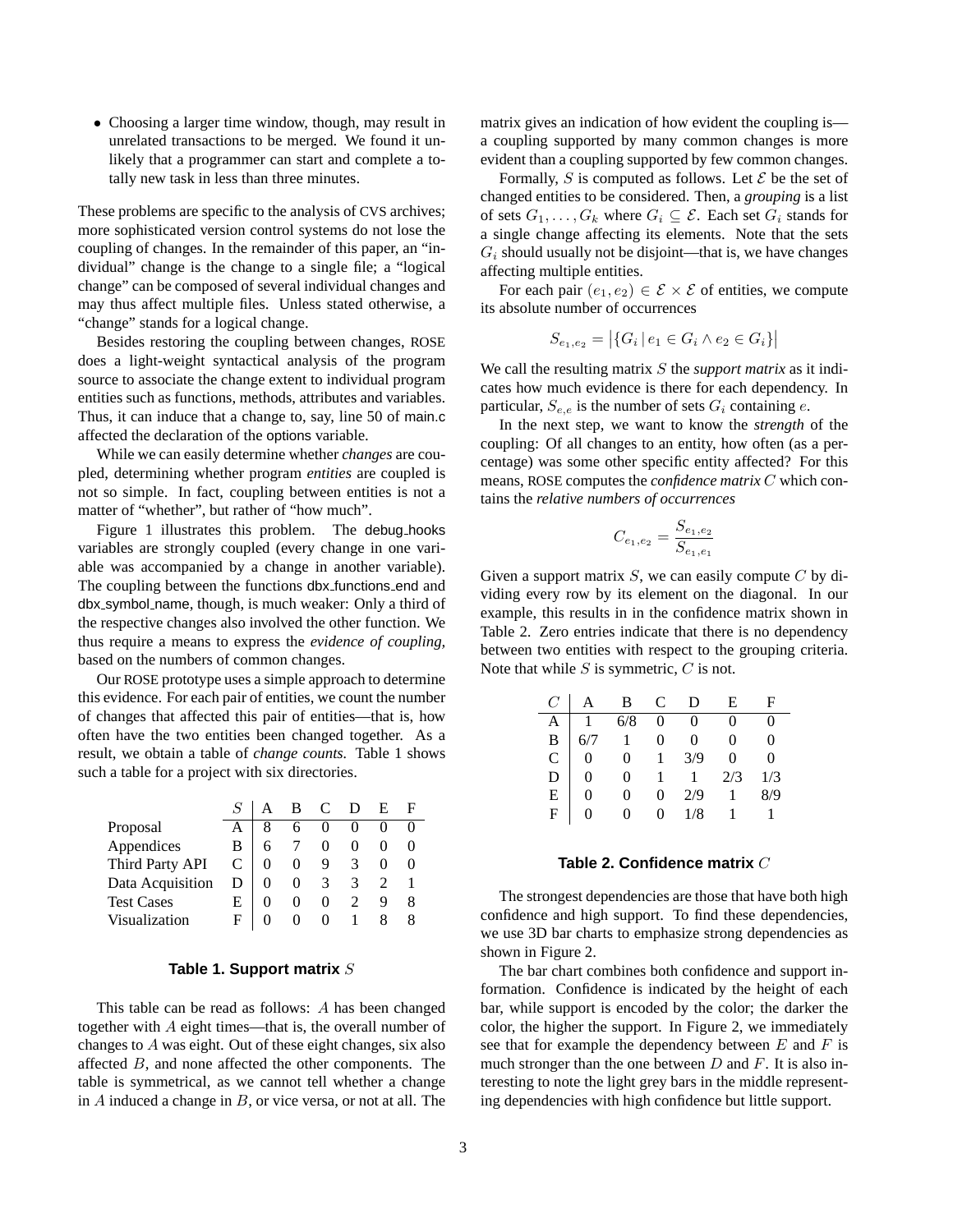

**Figure 2. Dependency strength between items. Greater height indicates higher confidence, darker color indicates higher support.**

In addition to the table and the bar chart, we can gain insight into the dependencies between the entities by drawing the graph

$$
G = \{ \mathcal{E}, \{ (e_1, e_2) \mid e_1, e_2 \in \mathcal{E} \text{ and } S_{e_1, e_2} > 0 \} \}
$$

and labelling its edges with support values (or alternatively with the confidence). For our above example, the graph is shown in Figure 3.

In the graph there are two important aspects:

- **Existence of edges.** Entities that are related are connected by edges and sets of entities with many interrelations form clusters. In the example graph we see for example that D, E and F are related to each other.
- Absence of edges. The absence of edges indicates that entities are not related. In the example graph we immediately see that there are two unconnected subgraphs.

Actually, the above example stems from the CVS archive of the ROSE tool—that is, we applied ROSE to itself. A and B are directories containing the project proposal, whereas the other directories contain the source code and test cases of our implementation.

For ROSE, we also found that there is no dependency between E (test cases) and C (third party API), but between E and D (data acquisition) as well as E and F (visualization tool). This very much matches the structure of our system, as the tests never directly invoke the third party library, but only the visualization and data acquisition methods. To



**Figure 3. Support graph** G **of the ROSE project**

sum up, the support graph for directories grouped by logical changes actually reflects the module structure of ROSE.

None of the visualizations above is suitable for finegrained analysis. For instance, a large open-source system like MOZILLA contains more than 77,000 files; consequently, we obtain a matrix with  $77,000 \times 77,000$  entries. A fine-grained analysis, counting program entities rather than files, would result in even larger matrices.

To select particular information in the matrices we can use filtering. Let  $B$  be a support or confidence matrix, as described above. Then, we can use a *threshold* t to obtain a *filtered* matrix A:

$$
A_{e_1,e_2}^{B,t} = \begin{cases} 0 & \text{if } B_{e_1,e_2} < t \\ A_{e_1,e_2} & \text{otherwise} \end{cases}
$$

As an example, we can examine the filtered confidence matrix  $C^{C,t}$  which only contains values greater than the threshold. In practice, it is very useful to use the *support* as a filter for the confidence matrix  $C^{S,t}$ —that is, we only keep entries with a support greater or equal to t.

In practice filtering reduces the number of non-zero entries considerably, but it does not change the size of the matrix. Instead we can remove entities with no strong dependencies by restricting the matrices to a *reduced entity set*  $\mathcal{E}^t = \{e | S_{e,e} \geq t\}.$  As can be seen from the filtered matrix in Figure 4 all dependencies of D are weak, thus it makes sense to completely remove the row and column of D from the matrix.

To get an overview of huge matrices and select interesting parts, ROSE presents its findings as *interactive pixelmaps*, shown in Figure 4. Here every pixel represents one entry of the matrix; the value is encoded by color (darker pixels = higher values). A user can select individual parts and ask for details on the specific entry; she can also have 3D bar charts drawn in a separate window.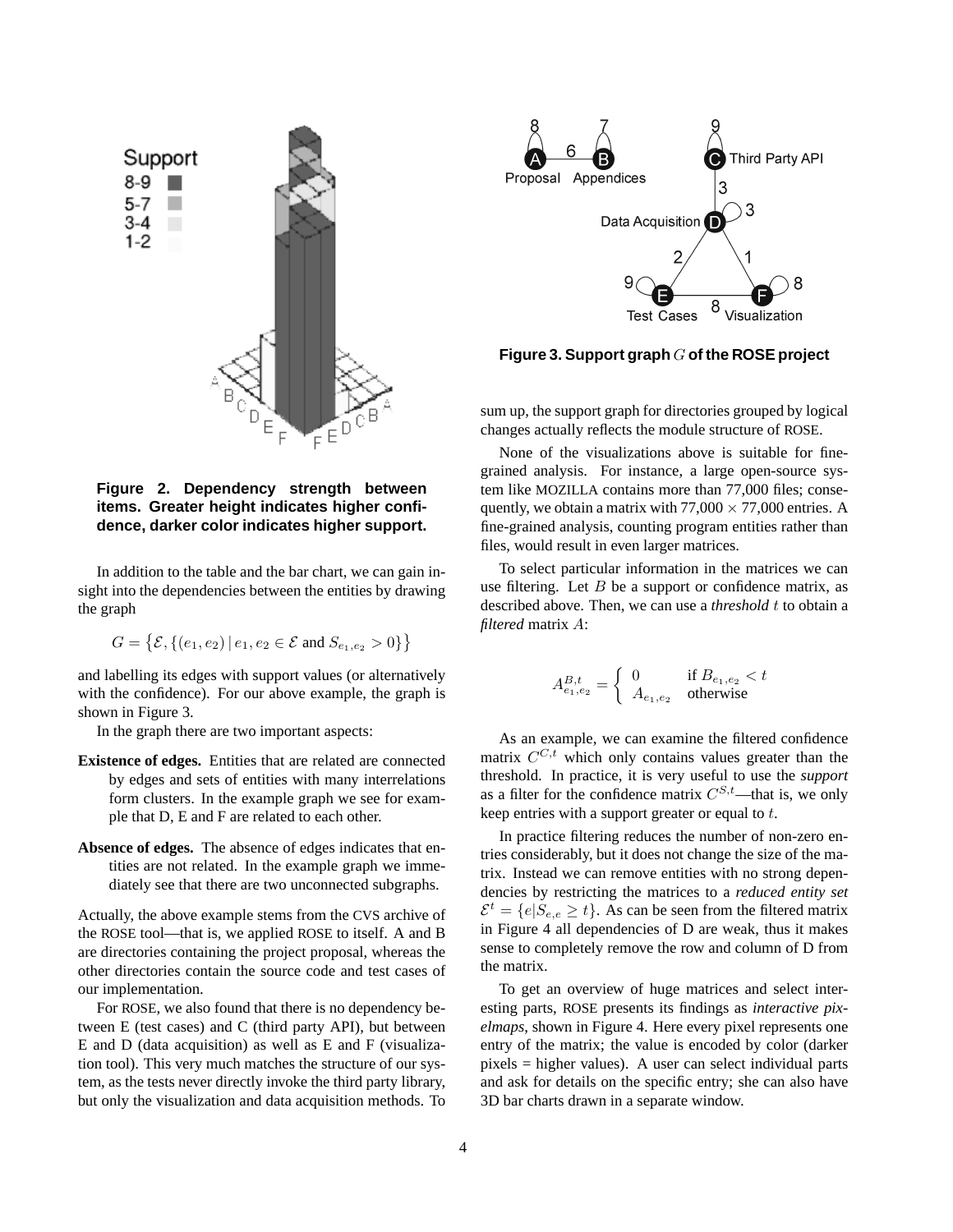



# **3. Example: The GCC Compiler**

The GNU Compiler Collection (GCC) is one of the most popular open source projects. It stands out due to its portability and its support for a variety of programming languages, like C, C++, ADA, FORTRAN or JAVA. These characteristics are reflected in the revision archive of GCC: The 20,839 files split up into about 274 file extensions. The revision history of GCC consists of more than 160,000 individual changes that we grouped to about 35,000 logical changes; we analyzed all changes between 1997-08-11 (the creation of the CVS archive) and 2003-03-12.

### **3.1. Coarse-Grained Analysis**

To develop a feel for the nature of GCC, we first analyzed coupling between file types. Therefore, we summarized the most frequent file extensions into categories, e.g. C files, C++ files, ADA files, and so on and determined the coupling between them (see Figure 5). It turned out that most categories are loosely coupled, except for one exception: About 90% of the logical changes that contained an .OUT file also contained a JAVA file; this is so because .OUT files contain expected output of the JAVA test suite. Another noteworthy exceptions are C implementation files that depend on C header files (no big surprise here), TEXINFO documentation (but not vice versa), and ADA files.

As the support for those inter-category coupling was rather small, we decided to concentrate our fine-granular analysis on methods and declarations of C source files.

### **3.2. Fine-Grained Analysis**

The amount of coupling between methods and declarations in GCC was overwhelming. We found exactly 3,424,012 evolutionary dependencies between 92,948 program entities. Because of this huge number, we concentrated on dependencies with a minimum support of 8 and at least 80% confidence. For this characteristics we found 115 dependencies. Cutting down the minimum support to 4 resulted in 6,484 dependencies. A selection of interesting couplings is described below.

**Discover dependencies.** One example for coupling between program entities of different files is contained



**Figure 5. Coupling between file types in GCC. Rows depend on columns; darker color indicates higher confidence.**

within directory gcc/gcc/config/i386/. In file i386.c the initializations of the arrays i386 cost, i486 cost, pentium cost, pentiumpro cost, and k6 cost are very strongly coupled with a confidence of 90% to 100% and a support of 11 changes. These arrays all contain the costs of different assembler operations for specific Intel related processors. Furthermore, it turns out that these arrays are of type processor costs, defined in file i386.h. This dependency is reflected in an evolutionary coupling between processor costs and the above cost arrays with a confidence of 82% and a support of 9. In other words, we have rediscovered the dependency between the cost arrays and their type definition.

- **Assistance in program understanding.** A coupling between two functions appears inside the file lcm.c in directory gcc/gcc/. This file contains routines that are used by GCC for lazy code motion optimization, e.g. global common subexpression elimination. Between some of these routines exist coupling: compute antinout edge() and compute available() with support 15 and 100% confidence; compute available() and compute antinout edge() again with support 15 and 94% confidence; compute nearerout() and compute laterin() with support 11 and 92% confidence. For lcm.c this is a valuable information for program comprehension.
- **Guidance for software development.** In the same directory we discovered a coupling between a method and an enumeration within toplev.c: In 23 cases dump file was changed together with function rest of compilation(). The reason is obvious: topley.c performs optimization passes during compilation, dump file contains an enumeration of all available dump formats that may be used for debugging purposes, and rest of compilation() controls the dumping to files. So each time when a dump format is added or modified, a change in rest of compilation() is required,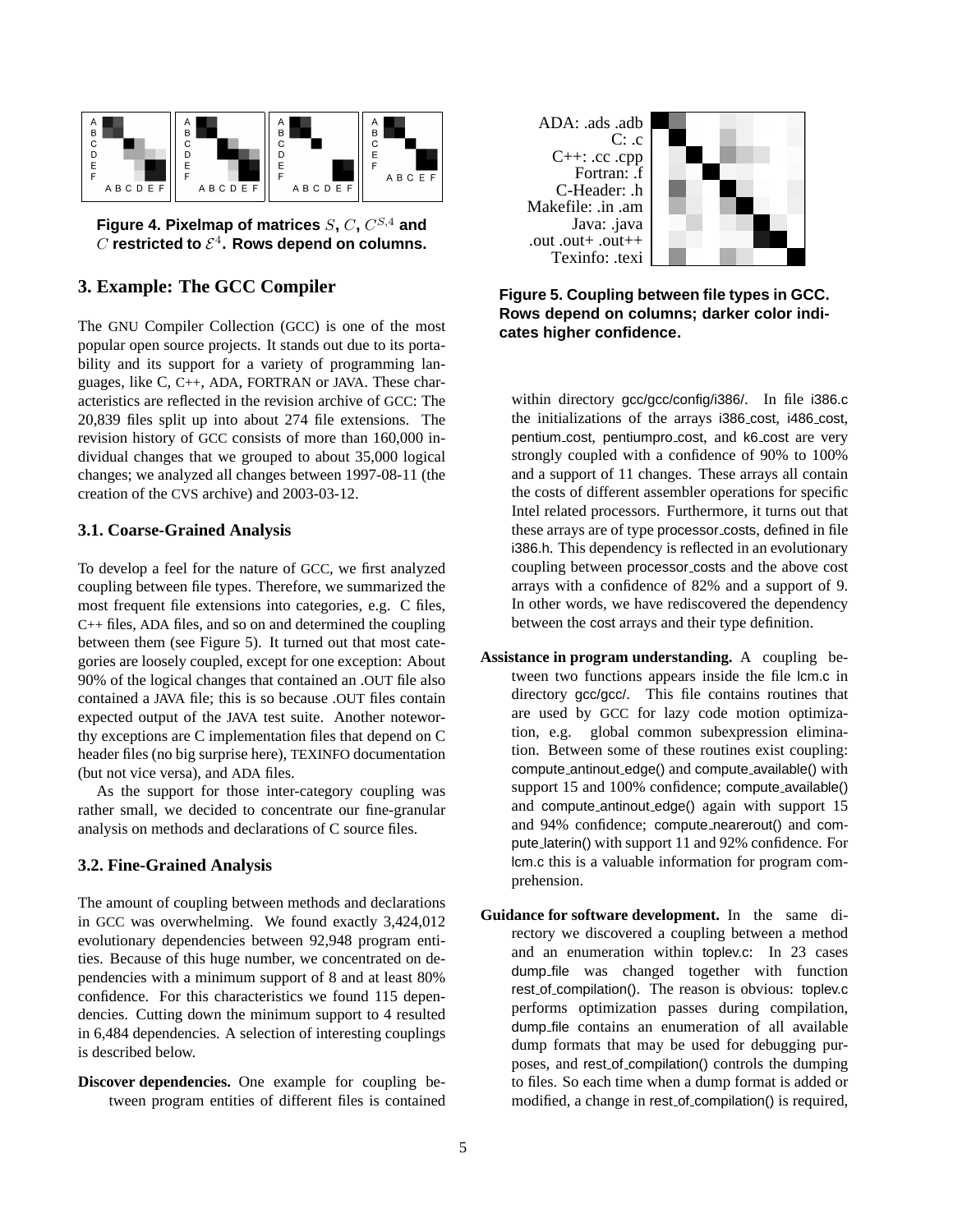|              | File $f_1 \rightarrow$ File $f_2$ | <b>Support</b> | Confidence |
|--------------|-----------------------------------|----------------|------------|
| options.h    | options.C                         | 60             | 100 %      |
| HelpCB.h     | HelpCB.C                          | 26             | 100 %      |
| CallNode.h   | ListNode.h                        | 16             | 100 %      |
| UndoBuffer.h | UndoBuffer.C                      | 30             | 97 %       |
| DataDisp.h   | DataDisp.C                        | 117            | 95 %       |
| AppData.h    | resources.C                       | 134            | 95 %       |

**Table 3. Coupling between files in DDD**

too. Such an information may be used to guide a developer towards locations where related changed are typically applied.

Overall, we find that although GCC history has several changes that span multiple files, few of these changes indicate bad programming practice or a need for major restructuring. In other words, history confirms the system architecture of GCC.

# **4. Example: The DDD Debugger**

Let us now turn to another open source project where things are not as nice as in GCC. The GNU Data Display Debugger (DDD) is a graphical front-end for several commandline debuggers.<sup>2</sup> Compared to GCC, DDD is a rather small project consisting of 1,511 files. Its revision history consists of about 18,302 individual changes that can be grouped to 6,203 logical changes between 1995-02-09 and 2001-08-24.

### **4.1. Coarse-Grained Analysis**

On the file level we found very promising and strong dependencies, especially between header and C source files. Some of them are listed in Table 3.

Figure 6 visualizes *all* dependencies between files in DDD. The files are sorted by the containing directory. The large block at the upper left represents the ddd/ directory of DDD. This directory contains the source code and some pictures. This structure is clearly visible in the pixelmap, and it turns out that these two components are very loosely coupled.

DDD uses some third party libraries, visualized at the bottom right. Although there is some coupling between the DDD core and these components, no evolutionary dependencies can be found between them. This makes sense as changes on external libraries are usually checked-in separately. But still, some directories are related with the source



**Figure 6. Coupling between files in DDD. Rows depend on columns; darker color indicates higher confidence.**

code directory of DDD. Two examples are the patches and tests directories. This kind of coupling manifests itself in the thin rectangles at the lower left of the pixelmap.

### **4.2. Fine-Grained Analysis**

After analyzing coupling between files, we increased the granularity, and examined coupling between classes, methods and declarations. We found a total of 1,228,042 dependencies. Again, we filtered the result of our analysis to get the most interesting couplings. This time we used a minimal support of 5 and a minimal confidence of 60%. Still, more than 700 dependencies match these criteria.

**Coupling within files.** In file UndoBuffer.C we found a very strong coupling: Each time when function redo() was modified, function undo() was modified, too and vice versa. The support for this dependency is 15, and the confidence 100% in both directions. A similar coupling was found in the same file for functions redo action() and undo action(). Again we found 100% confidence, but only a support of 7.

Another easy understandable coupling revealed within file ddd.C which contains the main program of DDD. The fields command\_menubar[] and source\_menubar[] are coupled with 100% confidence and a support of 10 to the field data menubar[]. It turned out that *all*

 $2$ We chose DDD because it was co-written and maintained by the third author in the time period under examination, and he did not mind being faced with his sins.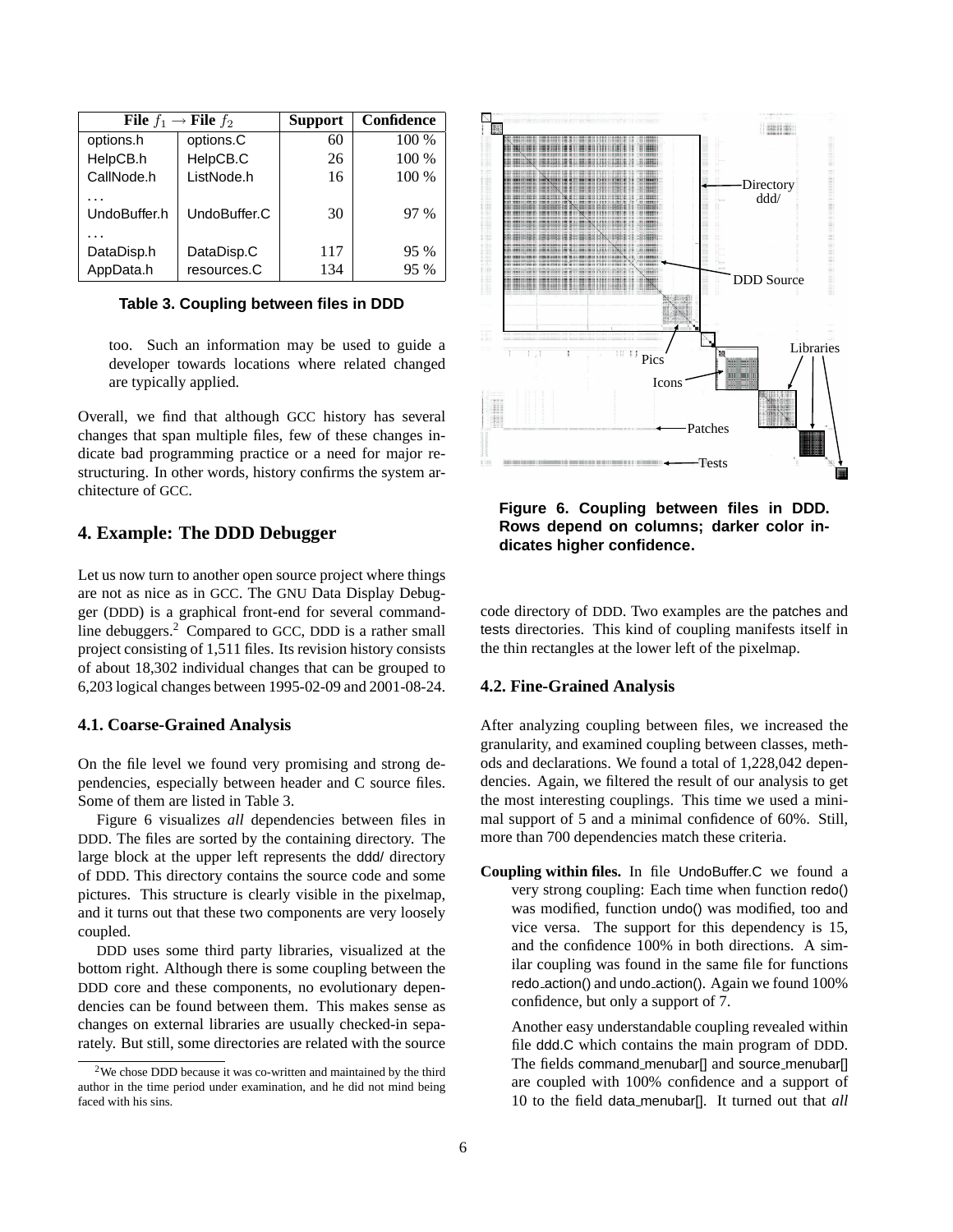menubars in ddd.C are coupled among themselves with a high support and a strong confidence—a coupling that is not detectable by program analysis.

- **Weird dependencies.** The couplings described above all occured within single files. But DDD also contains strong evolutionary couplings across files. For example between file disp-read.C and file PosBuffer.C: Each time when function is single display cmd() is modified, the function PosBuffer::filter() is changed, too. The support for this dependency is 6. At first glance, these two methods have no recognizable dependency. However, the DDD maintainer confirmed that the two functions must typically be changed together. This is another example where our approach reveals dependencies that may not be recognized by traditional program analysis.
- **Complex coupling.** One example for a coupling with a very large support was found between the struct Appdata defined in file AppData.h and the field ddd resources[] defined in file resources.C. Both code entities were changed 128 times in the same logical change. For AppData, this is a 96% confidence. The AppData struct holds the global configuration of DDD; ddd resources[] contains about 200 definitions which relate resource names to members of AppData.

Again, this is a dependency which is usually out of reach for program analysis. Note that the coupling between AppData and ddd resources[] is also visible at file level (see Table 3).

Increasing granularity does not always result in dependencies with a higher confidence. For example the files *options.h* and *options.C* are related very strongly on file level with a high support of 60 and a confidence of 100%. In the fine-granular analysis it turned out that this coupling resulted from many dependencies with a small support. In our example options.h contained the function prototypes, and options.C their implementation. Most of the 60 simultaneous changes added new options to DDD. This resulted in many fine-granular couplings with a low support of one or two changes. Hence, many weak, fine-granular dependencies may form a strong, coarse coupling, and a weak, coarse-granular coupling may result in a single strong, finegranular dependency.

Overall, we find that the evolution history of DDD shows several weaknesses in the system architecture: too often, a conceptual change must be applied to several unrelated locations. In particular, there is a risk that programmers unaware of DDD evolution history might perform incomplete changes, thus endangering the stability of the system.

# **5. Metrics for Evolutionary Coupling**

We have now shown how to obtain and use evolutionary coupling for GCC and DDD, and also presented some anecdotical evidence that GCC is better structured than DDD. Let us now investigate how to *quantify* this evidence. Just how well does the system evolution justify its architecture? To this end, we define indices that summarize the overall density and coupling.

The evolutionary density index EDI relates the number of non-zero entries to the total number of entries of the support matrix:

$$
EDI = \frac{|\{(e_1, e_2) | S_{e_1, e_2} > 0 \land e_1 \neq e_2\}|}{|\mathcal{E}|^2 - |\mathcal{E}|}
$$

The EDI relates the number of actual dependencies to that of possible dependencies. A lower EDI indicates a lower coupling: *The lower the* EDI*, the better the modularity.*

The EDI for the file-level of GCC is 0.03886, whereas for the program-entity level it is 0.00079 (see Table 5). This means that 4% of all possible dependencies between files, but only 0,08% between all program entities exist.

For most of the entities that we deal with there exists a hierarchical ordering, e.g. functions are defined within files, files are contained within directories. The EDI does not take into account the hierarchical structure. To this end we introduce another metric. Once again assuming that functions have been grouped by checkin time intervals, comparing the number of related functions within the same file with that of related functions in different files can be used to measure the strength of the coupling of these files.

In more general terms, we assume that there is a disjoint partitioning  $P = \{p_1, \ldots, p_k\}$  of the entities  $\mathcal{E}$ . Then the sets of all possible internal and external dependencies are

EXTRA = {
$$
(e_1, e_2) | e_1 \in p_i, e_2 \in p_j, i \neq j
$$
}

\nINTRA = { $(e_1, e_2) | e_1 \in p_i, e_2 \in p_j, i = j$ }

The evolutionary coupling index ECI relates the actual number of external dependencies to the actual number of internal dependencies:

$$
ECI = \frac{|\{(e_1, e_2) \in \text{EXTRA} | S_{e_1, e_2} > 0\}|}{|\{(e_1, e_2) \in \text{INTRA} | S_{e_1, e_2} > 0\}|}
$$

A lower ECI indicates a lower ratio of external to internal dependencies: As with the EDI, *the lower the* ECI*, the better the modularity.*

An ECI greater than 1 indicates that there are more external then internal dependencies. In some open source projects, we found a lot of weak dependencies and so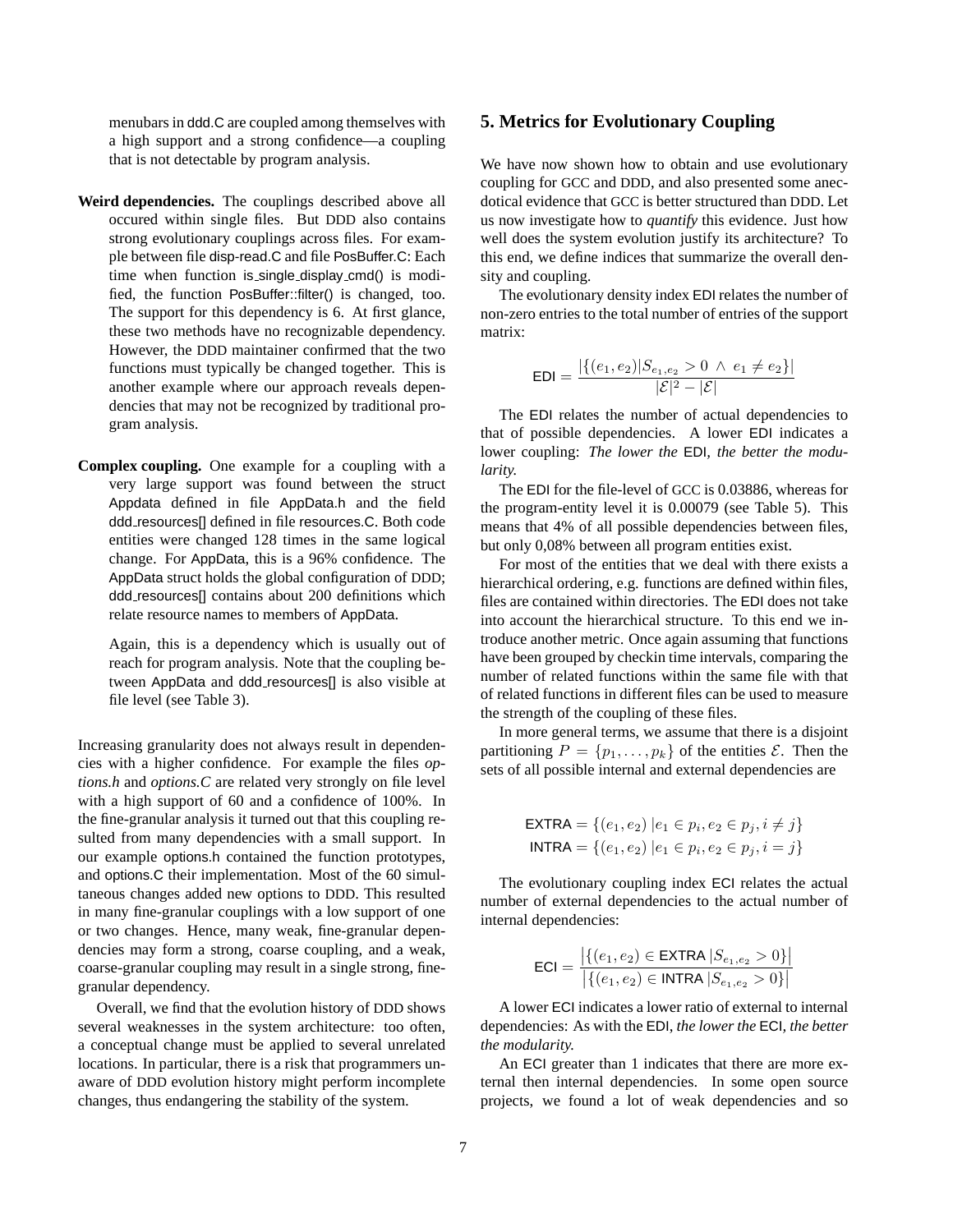decided to also compute a *filtered* ECI considering only stronger dependencies:

$$
ECI_c^s = \frac{|\{(e_1, e_2) \in \text{EXTRA} | S_{e_1, e_2} > s \land C_{e_1, e_2} > c\}|}{|\{(e_1, e_2) \in \text{INTRA} | S_{e_1, e_2} > s \land C_{e_1, e_2} > c\}|}
$$

Note that  $ECI = ECI_0^0$  holds.

To compare different systems we use in this paper the following particular indices:

- The program-entity-level EDI is based on the support matrix for program entities (functions, methods, attributes) grouped by checkin time interval.
- The file-level EDI is based on the support matrix for files grouped by checkin time interval.
- The entity/file ECI is based on the support matrix for program entities grouped by checkin time interval. A partition contains all program entities defined in the same file.
- The file/directory ECI is based on the support matrix for files grouped by checkin time interval. A partition contains all files defined in the same directory.

In the following section, we give some examples of findings that we made with the above approach for different kinds of entities and software archives.

# **6. Comparing Evolutionary Coupling**

In addition to GCC and DDD we analyzed three additional open source projects: the PYTHON language, the APACHE web server and the OPENSSL toolkit.

**PYTHON** The PYTHON project consists of 5,693 files with 57,815 revisions between 1990-08-09 and 2003-03- 29. We expected to find dependencies between files of different programming languages, because some PYTHON functionality is implemented in C. Actually we found such dependencies; for a selection, see Table 4. None of these dependencies could be uncovered by program analysis—although the coding convention dictates that C implementations of PYTHON modules share the same base name. Note that only the support affects the fine-granular search, the confidence has actually no influence.

Performing the fine-granular turned out to be difficult. At the time of writing this paper, our disk space was not yet sufficient to hold the dependencies between the 106,596 source code entities. Therefore we could not calculate the fine-grained ECI. For the ECI calculation, we used an estimated valued provided by the query analyzer of the database.

| File $f_1 \rightarrow$ File $f_2$ |               | <b>Support</b> | Confidence |  |
|-----------------------------------|---------------|----------------|------------|--|
| cgsupport.py                      | _CGmodule.c   |                | $100\%$    |  |
| filesupport.py                    | _Filemodule.c | 16             | 94 %       |  |
|                                   |               |                |            |  |
| ctlsupport.py                     | Ctlmodule.c   | 38             | 72%        |  |
| sndsupport.py                     | Sndmodule.c   | 15             | 71 %       |  |
| Qdmodule.c                        | qdsupport.py  | 30             | 71 %       |  |

**Table 4. Coupling between files in PYTHON**

- **APACHE** APACHE is a rather small project with 1,207 files and 19,419 revisions between 1996-01-14 and 2003-05-05. We found both coarse-grained and finegrained dependencies. One interesting observation for APACHE is the extreme low filtered  $\textsf{ECI}_{0.5}^1$ . Such a low value is usually achieved by changing single or only a few entities and immediately commiting this modification to the revision archive.
- **OPENSSL** The basis for our analysis of OPENSSL is a history of 2,532 files with 23,124 revisions between 1998- 12-21 and 2003-05-07. Again we found dependencies on file and on function-level. The high ECI for OPENSSL may have various reasons. Beside the obvious one, a high coupling between files an a need for restructuring, high ECI values may also result by random checkins into the revision archive, e.g. empty log messages or changes of the complete work instead of splitting it up into logical changes.

The results of all analyzed projects are compared in Table 5 and 6. It turns out that the EDI differs dramatically depending on the granularity. For instance, in DDD, the filelevel EDI is 18.2%, meaning that 18.2% of all dependencies between files actually exist. This is by far the largest coupling of all systems we examined. The fine-grained entitylevel EDI, though, tells a different story; here, DDD is only average. Regardless of granularity, the density of coupling is generally higher in DDD than in GCC.

The ECI, relating external to internal dependencies, is very low for DDD at the file level—which is most probably due to the fact that most of the DDD code (and thus all dependencies between files) are contained within one single directory. Again, the more fine-granular ECI at entity level increases precision: on average, there are 4 times as many dependencies across files than internal dependencies. The big surprise here is OPENSSL with an EDI of more than 100; this is either a sign of bad modularity or a change policy that simply involves changing nearly all files at once. Our findings can thus be summarized as *measuring evolutionary coupling at the file level can be misleading and should generally be replaced by coupling at the level of program entities.*

Like all metrics, the ECI and EDI indices can only be as good as the data they rely upon. In particular, *unusual*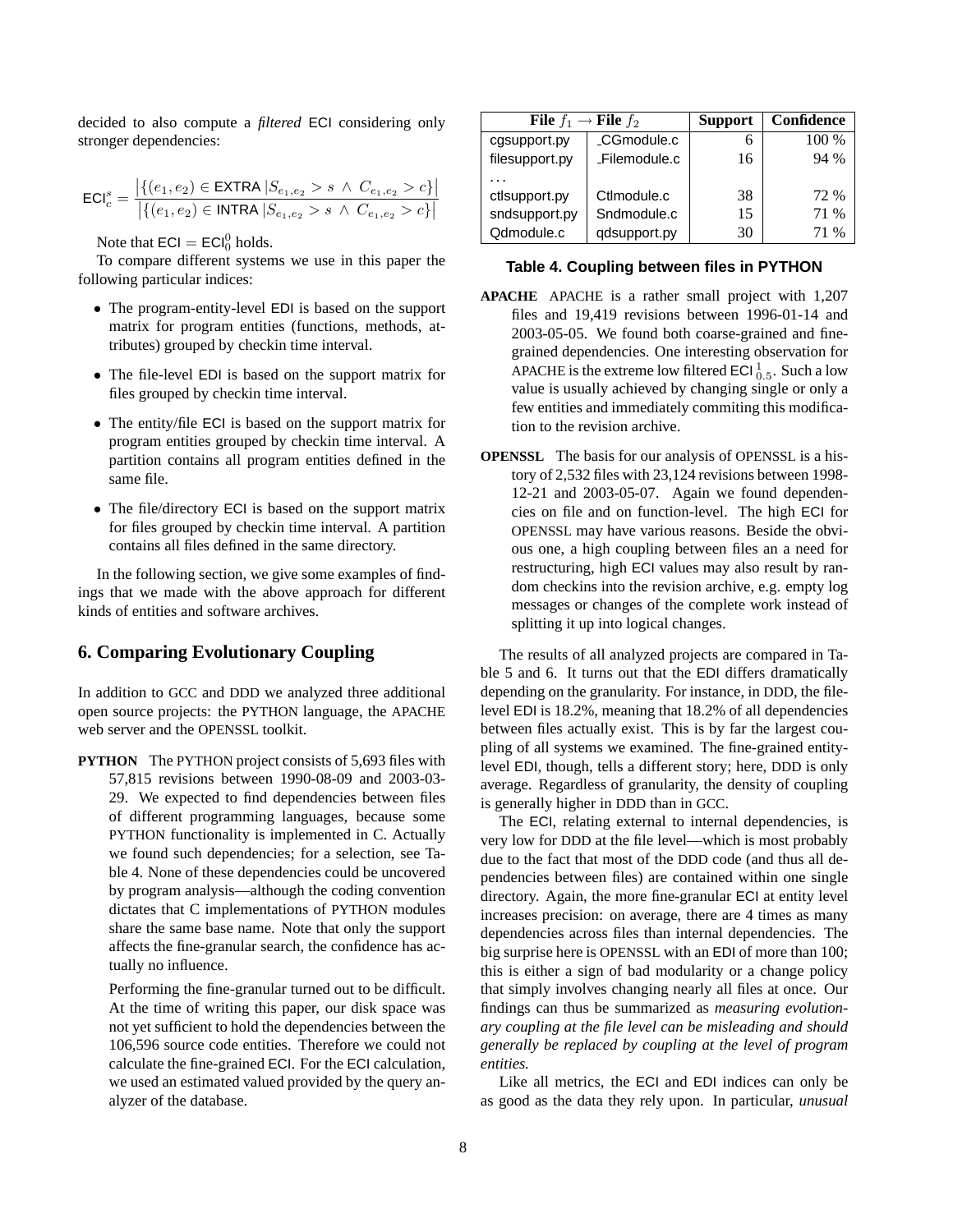|                | <b>File</b> |                |          | <b>Program Entity</b> |                    |                |  |
|----------------|-------------|----------------|----------|-----------------------|--------------------|----------------|--|
|                | $#$ Files   | # Dependencies | EDI      | # Entities            | # Dependencies     | <b>EDI</b>     |  |
| <b>GCC</b>     | 20,839      | 16,877,141     | 3.886 %  | 92.948                | 6,848,024          | 0.079%         |  |
| <b>DDD</b>     | 1.511       | 414,900        | 18.185 % | 20,524                | 2,456,084          | 0.583%         |  |
| <b>PYTHON</b>  | 5,693       | 512,288        | 1.581 %  | 106,596               | $\sim$ 126,592,039 | $\sim$ 1.114 % |  |
| <b>APACHE</b>  | 1.207       | 138.724        | 9.530 %  | 15.038                | 1,837,938          | 0.813 %        |  |
| <b>OPENSSL</b> | 2,532       | 562,304        | 8.774 %  | 21,240                | 19,953,046         | 4.423 %        |  |

**Table 5. Summarized results for the evolutionary density index EDI (lower EDI = less density)**

|                | <b>File/Directory</b> |           |       | <b>Entity/File</b>   |          |         | <b>Entity/File (Filtered)</b> |          |                |
|----------------|-----------------------|-----------|-------|----------------------|----------|---------|-------------------------------|----------|----------------|
|                | # Across              | # Within  | ECI   | $# \, \text{Across}$ | # Within | ECI     | # Across                      | # Within | ECI $_{0.5}^1$ |
| <b>GCC</b>     | 14.379.559            | 2.497.582 | 5.757 | 5,364,194            | .483.830 | 3.615   | 125.368                       | 83.344   | 1.504          |
| <b>DDD</b>     | 82.988                | 331.912   | 0.250 | 2,006,400            | 449,684  | 4.462   | 26,945                        | 14,017   | 1.922          |
| <b>PYTHON</b>  | 293.930               | 218,358   | 1.346 |                      |          |         |                               |          |                |
| <b>APACHE</b>  | 102,476               | 36.248    | 2.827 | 1.694.512            | 143.426  | 11.815  | 11.664                        | 17.277   | 0.675          |
| <b>OPENSSL</b> | 504,122               | 58,182    | 8.665 | 19,757,530           | 195,516  | 101.053 | 150.687                       | 19,174   | 7.859          |

**Table 6. Summarized results for the evolutionary coupling index ECI (lower ECI = less coupling). "# Across" is the number of dependencies across directory boundaries (left) or file boundaries (right). "# Within" counts dependencies within directories or files, respectively.**

*change policies can lead to imprecise results.* In our analysis of the MOZILLA CVS archive, for example, we found virtually no dependencies across module boundaries. The reason is that each submitted logical change is split into individual changes at the module level. Each module maintainer reviews "her" changes and separately checks them into the CVS archive. Consequently, the coupling between changes is lost—and cannot be reconstructed from the CVS archive. We are currently investigating alternate sources, such as the MOZILLA bug database, to restore change coupling.

Another source for imprecision is *noise.* Any analysis of evolutionary coupling contains some noise due to changes that are unrelated, but nonetheless coupled within the revision archive. A typical example would be a programmer who fixes a bug in the program and, incidentally, an unrelated typo in the documentation in the same logical change, thus suggesting an evolutionary coupling between the bug and the typo.

To reduce such noise, we have determined a filtered ECI which only includes evolutionary coupling with a support greater than 1 and a confidence greater than 0.5. Surprise: While the ECI of GCC and DDD shrinks by 50%, the ECI of APACHE and OPENSSL shrinks by more than a magnitude when filtered. These results suggests that *filtering is a necessity to reduce noise.* We are currently investigating whether ECI and EDI stabilize with increasing filter thresholds and when which threshold should be used in practice.

# **7. Related Work**

Among the first approaches that analyze different program revisions to detect coupling and interference between modules is the NORA/RECS tool of Snelting [5]. NORA/RECS uses *concept analysis* to detect fine-grained coupling between *variant configurations,* such as the (optional) existence of NFS and the (optional) existence of a rename() function. In general, there is no conceptual difference between changes applied to create new revisions or changes applied to create new variants; hence, the approach could also be used to detect coupling between changes. Nonetheless, NORA/RECS relies uniquely on variants, while we use the much richer revision history to detect coupling.

To our knowledge, the first work that leverages the *product history* to detect coupling within a system is the paper of Gall, Hajek, and Jazayeri [3]. They have used their CAE-SAR system to analyze the coupling within a large telecommunication switching system, and found that the history of 20 releases can indeed show up coupling within a system. A similar work was conducted by Bieman, Andrews and Yang on classes [1], using 39 releases of a commercial objectoriented system.

In contrast to these two approaches, we do not analyze release histories of the entire system, but *revision histories* of the individual product files. This results in many more individual changes and thus a finer granularity. The finer granularity also allows us to relate program entities with each other: While the above approaches show up coupling between modules or classes, we are able to determine *fine-*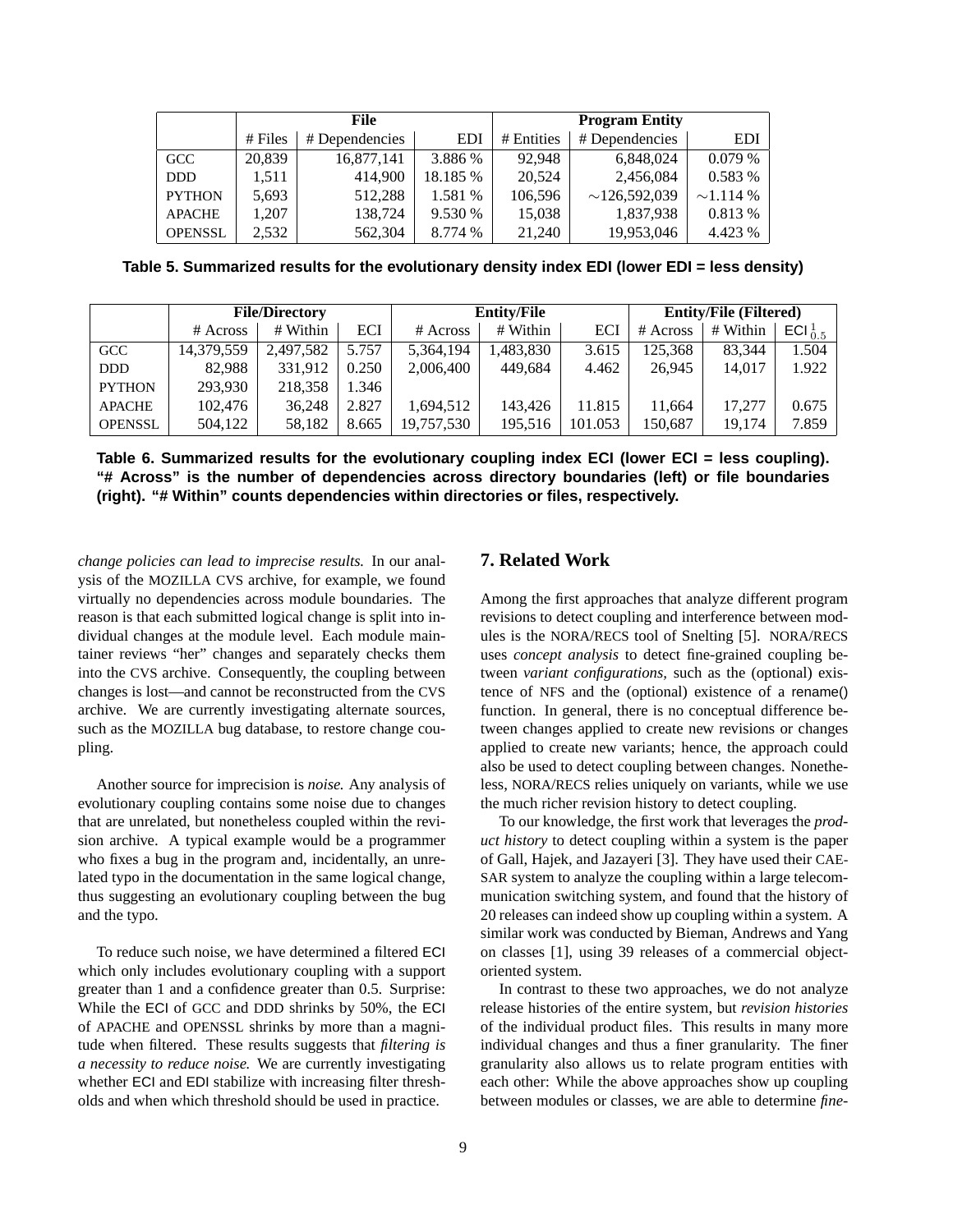*grained coupling* between individual functions, methods, and attributes.

The HIPIKAT project [6] supports program understanding by detecting related files. Two files may be "related" if they occur in the same individual change to a CVS archive (as in our approach); by means of a "What's related" button, a programmer can have HIPIKAT suggest files that are closely related to the file under consideration. In contrast to our approach, HIPIKAT determines coarse-grained relationships between files only.

In HIPIKAT, though, "related" is more than evolutionary coupling: Two artifacts may also be related if they refer to the same bug report number, if they appear together in project e-mail, or if the respective log messages contain similar text. It is yet unclear whether e-mail and log messages can be sufficiently precise to assess the quality of a system's architecture. However, exploiting and integrating these additional data sources can be very useful for making suggestions to programmers. We'd expect fine-grained relationships between program entities, as in our approach, to increase the quality of HIPIKAT's suggestions even further.

Regarding metrics, the paper of Bieman, Andrews and Yang on classes [1] introduces the metrics LCP, PCC and SPC which count the absolute numbers of dependencies. Roughly, the PCC is the support matrix for classes and the SPC of a class is the sum of the values in its row (without the diagonal element). These metrics are suitable to detect change-prone classes. Being based on absolute numbers, the metrics can not be used for comparing systems, such as our EDI and ECI metrics.

# **8. Conclusion**

Our conclusions can be summarized as follows:

- 1. Fine-grained analysis of revision histories allows to detect evolutionary coupling between program entities such as functions, methods, or attributes.
- 2. Evolutionary coupling augments analytical coupling as determined from program analysis. Evolutionary coupling can show up factual dependencies that are unavailable to program analysis; on the other hand, analytical coupling shows dependencies that were (yet) never exercised in history.
- 3. Mismatches between evolutionary coupling and analytical coupling show up weaknesses in the system architecture; they also suggest possible restructurings that would avoid such evolutionary coupling in the future.
- 4. Compared with coarse-grained approaches that rely only on a release history (rather than a revision history), on coarse-grained relationships between files

(rather than syntactic entities), our fine-grained approach brings a higher precision and a better understanding of commonalities and anomalies.

According to IEEE Standard 1471 [4], the system architecture consists of two parts:

- 1. *The fundamental organization of a system embodied in its components, their relationships to each other and to the environment.* Reengineering this organization is typically addressed by traditional program analysis; analyzing revision histories can reveal additional insights.
- 2. *The principles guiding its design and evolution.* These are principles which evolutionary coupling may uncover from the revision history by observation and induction—including facts that are never made explicit or that are even in contrast to stated principles.

Consequently, observing the revision history can justify the organization and principles of the system architecture—or find out where reality diverges from policy.

# **9. Future Work**

The present work summarizes our first experiences with evolutionary coupling between program entities. Obviously, this is only a starting point. Our future work will focus on the following topics:

- **Programmer support.** Right now, ROSE is just a set of scripts that extracts information from CVS archives and stores it in a database. We are currently porting ROSE's facilities to the ECLIPSE programming environment. This will allow a "What's related" feature in the same style as HIPIKAT, but relying on fine-grained relationships between program entities.
- Aspect identification. If program entities have been changed together several times, the common abstractions behind the individual changes may be candidates for *aspects* (as in aspect-oriented programming). An evolutionary coupling would then be turned into a single syntactic entity, such that future changes can be made in one place only.
- **Richer models.** Our model only considers pairwise coupling between entities. We are exploring alternative models that allow for detecting relationships between multiple entities: "Whenever  $A$  and  $B$  were changed, so was C". Other possible enhancements include additional information about the change, such as nature or rationale, and additional data sources such as problem databases.